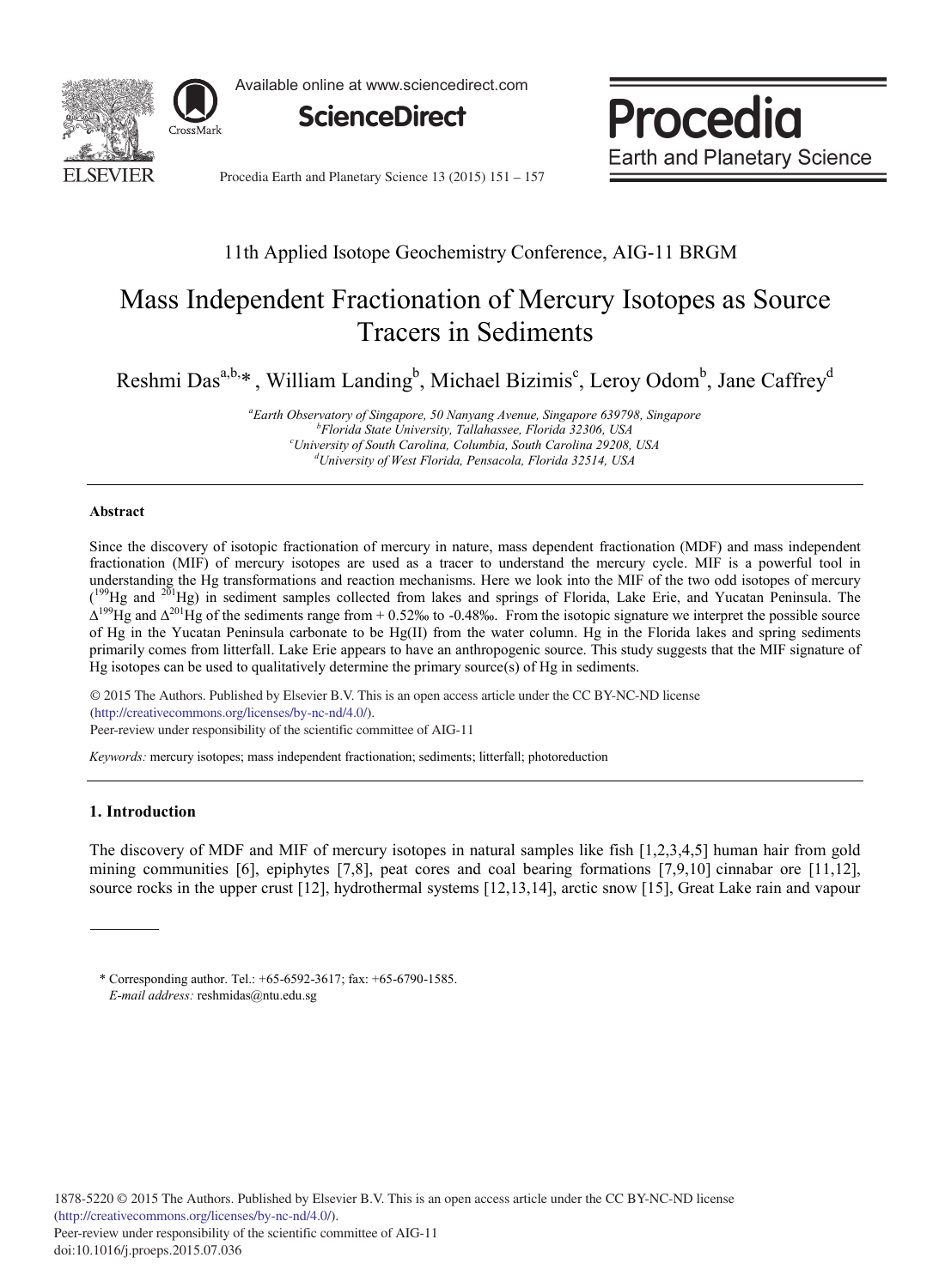[16], atmospheric Hg species [17] and sediments [2,18,19,20,21,22,23] has provided new insights into the cycling of this toxic element in the environment. Hg isotopic composition in sediments can provide varied information regarding source, changing physicochemical condition, paleo-environment etc. In this study we evaluated the feasibility of using the Hg isotopic signature in sedimentary records to qualitatively assess the primary sources of mercury in sediments. For this purpose we used the isotopic signature of a large variety of natural samples reported in the literature and the results of experimental studies to characterize the Hg sources.

#### **2. Sampling and Methods**

Sediments from 2 lakes (Snag and Marquis), 6 springs (Big Spring, Bluehole, Mill Pond, Madison Blue, Manatee and Wacissa) in Florida, Lake Erie (Ohio) and carbonate sediments from the Celestum Lagoon on the Yucatan Peninsula were analysed for Hg concentrations and Hg isotope ratios. Samples from the Celestum Lagoon were collected using acrylic push cores [24]. Lake Erie samples were collected using a mini box core. Sediment cores from the Florida lakes were collected using a polycarbonate push core to preserve the sediment –water interface. For the Florida springs, bedload sediments were collected from the sediment-water interface using a drag bucket by the Florida Department of Environmental Protection.

1-5 grams of wet sediment was leached in aqua regia and  $30\%$   $H_2O_2$  in a tightly capped 120 ml Savillex PFA container at room temperature for 24 hrs, placed on a platform shaker for 2 hours, ultrasonicated and filtered. The same technique was applied to SRM NIST 2704 Buffalo River Sediment to confirm >98% recovery of mercury. The samples were analysed for Hg concentrations and isotope ratios using a cold-vapor introduction system (CETAC HGX – 200) interfaced to a MC-ICP-MS. Inside HGX-200, the sample solutions were mixed with 5% w/v% SnCl2 in 1 N HCl to generate cold Hg vapour. Typical instrument sensitivity was 200 mV on <sup>202</sup>Hg on 1 ppb NIST SRM 3133 Hg standard with an uptake rate of 350 μl min−1 at 6 rpm pump speed. Washout time was ~10 min until the wash signal stabilize at  $\leq 1\%$  of the preceding measured solution. The SnCl<sub>2</sub> solution was prepared daily from a 98% pure SnCl2·2H2O salt (ACROS) in 1 M HCl and purged with argon gas for 30 min to remove any traces of Hg. HNO3 and HCl used for the experiments were all purified in-house through sub boiling, double distillation. The total procedural blank, including instrumental background is <10 pg, and insignificant relative to the amounts of Hg extracted from the samples. Instrumental mass bias correction was done using matrix matched sample-standard bracketing technique [3,17]. The isotopic compositions of Hg were measured using single block of 50 cycles with 8s integration/cycle. The mercury isotope ratios are expressed relative to the NIST 3133 Hg standard reference material in  $\delta$  (‰) notation:  $\delta^A Hg = [({^A Hg}^{198}Hg)_{\text{sample}} / ({^A Hg}^{198}Hg)_{\text{NIST3133}}] -1 \times 1000\%_{\text{o}}$ . MIF is reported as  $\Delta$  notation as the difference between the measured and the theoretical MDF value [25].

Total Hg concentrations of wet sediments measured in the MC-ICP-MS were calculated by comparing the signal intensity of  $^{202}$ Hg of 1 ppb bracketing standards with the sample. The total Hg concentrations for the Snag Lake sediments were compared to the values obtained by analysing the samples by Cold Vapor Atomic Fluorescence Spectrometry using a Tekran 2600 Mercury Analyzer (EPA method 1631). The maximum differences in concentration obtained by these two different methods were  $\leq$ 10%. Given the fact that the measurements were made on different sample splits using different analytical techniques, we consider the agreement to be quite acceptable.

#### **3. Results and Discussions**

All the sediment samples show MDF and MIF of <sup>199</sup>Hg and <sup>201</sup>Hg isotopes, with  $\Delta^{199}$ Hg and  $\Delta^{201}$ Hg values ranging between -0.46 to 0.52 ‰. We did not observe any MIF of  $^{200}$ Hg as has been observed in atmospheric samples in some studies [16, 17, 26]. The top 20 cm of the Lake Erie sediments show positive  $\delta^{202}$ Hg whereas all the other sediments show negative  $\delta^{202}$ Hg. Sediments from Florida lakes and springs show negative MIF whereas those from Lake Erie and the Yucatan Peninsula show positive MIF of the odd isotopes (Table 1).

The primary source of mercury to most aquatic systems (including their watersheds) is from the atmosphere through wet and dry deposition, urban and industrial discharges and catchment weathering. Catchment erosion contributes a small fraction of the total mercury in the sediments unless the bedrock in the catchment area is Hg bearing ore [27].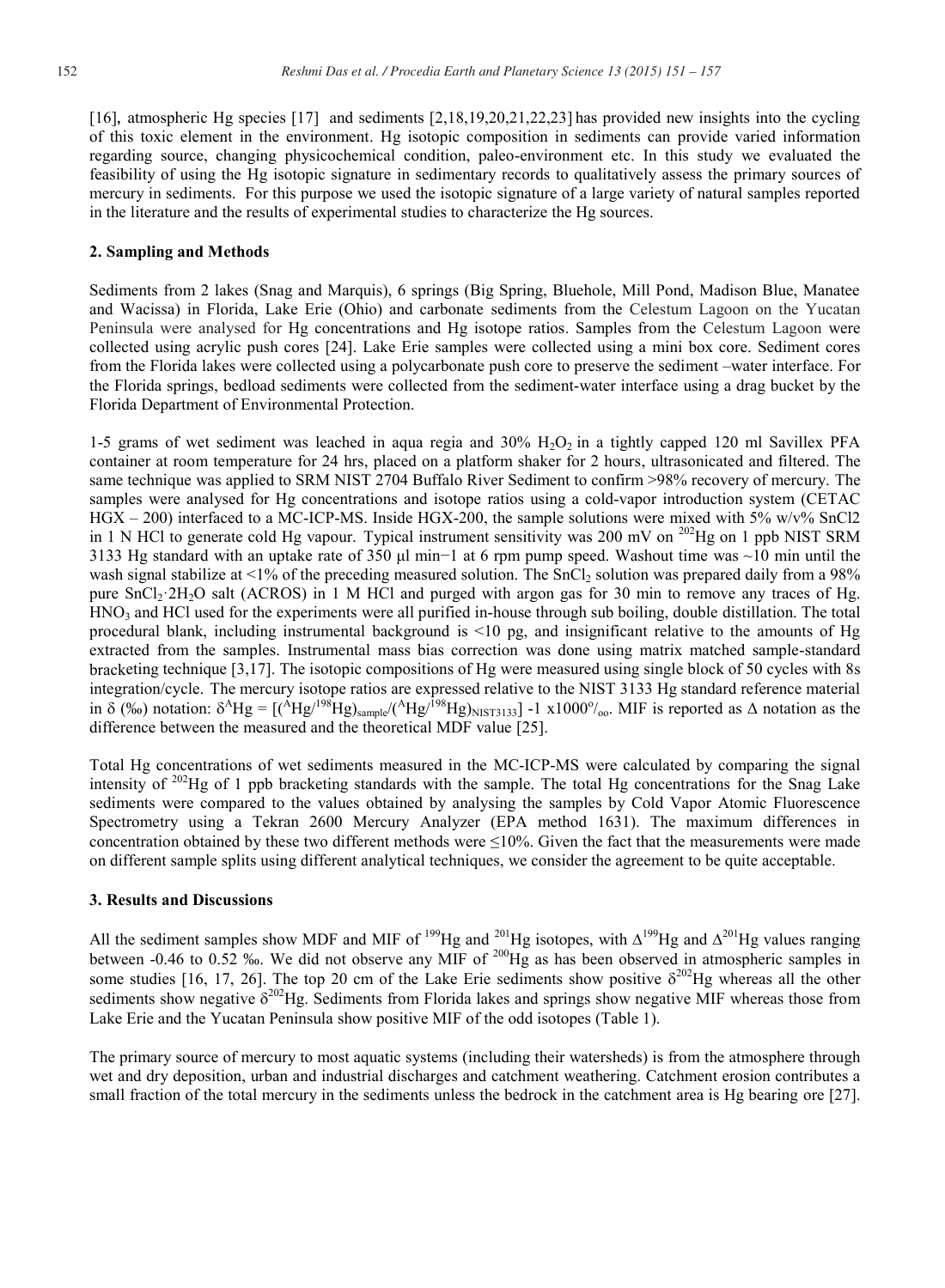Variations in the isotopic composition of Hg in the sediments are likely due to a combination of processes: different sources of Hg and the subsequent effects from various physicochemical reactions in the water column and sediments. We assumed that the primary sources of mercury in the sediments could be 1. Direct deposition of anthropogenic mercury from local point sources, 2. Direct deposition of atmospheric mercury from regional and fardistant sources, 3. Residual mercury in the form of Hg(II) scavenged from water column after partial photoreduction of Hg(II) and methylmercury 4. Mercury associated with litterfall from terrestrial plants surrounding the water body. Once mercury gets deposited in the sediments, bacterial methylation and demethylation of Hg(II) inside sediments are thought to be significant processes [28,29,30] that can cause isotopic fractionation. Experimental studies demonstrated that methylation-demethylation can only produce MDF but not MIF [31,32,33,34]. However bacterial methylation-demethylation causing MIF in lake sediments have been postulated by previous studies [35] based on the argument that bacterial communities in natural habitats can have numerous combinations of species and strains interacting with each other and the few that can be cultured yield only limited or misleading information. MIF of mercury has been observed during dark abiotic reduction experimental studies [36] which can be a possible *in situ* process in the sediments and such processes can be identified from the distinctive  $\Delta^{199}Hg/\Delta^{201}Hg$  slopes. For our study we use the interpretations from experimental results,  $\Delta^{199}Hg/\Delta^{201}Hg$  slopes and Hg isotopic signature of varied natural samples to understand the observed Hg isotopic signature of the sediments.

|                        | $Hg_T$ (ppb)   | $\delta^{202}Hg\frac{\%}{\%}$ | $\Delta^{199}Hg\%$ | $\Delta^{200}$ Hg‰ | $\Delta^{201}$ Hg‰ |
|------------------------|----------------|-------------------------------|--------------------|--------------------|--------------------|
|                        |                |                               |                    |                    |                    |
| Madison Blue           | $\mathbf{1}$   | $-0.21$                       | $-0.22$            | $-0.04$            | $-0.26$            |
| Mill Pond              | $\mathbf{1}$   | $-1.75$                       | $-0.22$            | 0.05               | $-0.28$            |
| Bigspring-1            | 6              | $-0.78$                       | $-0.14$            | 0.04               | $-0.15$            |
| Bigspring-2            | $\tau$         | $-0.49$                       | $-0.19$            | 0.03               | $-0.16$            |
| Bigspring-3            | 6              | $-0.63$                       | $-0.16$            | 0.03               | $-0.16$            |
| <b>Bluehole Spring</b> | 6              | $-1.14$                       | $-0.19$            | 0.03               | $-0.23$            |
| Manatee Spring-1       | 3              | $-1.52$                       | $-0.16$            | 0.05               | $-0.21$            |
| Manatee Spring-2       | 3              | $-1.16$                       | $-0.24$            | 0.02               | $-0.20$            |
| Wacissa Spring         | 6              | $-0.54$                       | $-0.16$            | $-0.01$            | $-0.14$            |
|                        |                |                               |                    |                    |                    |
| Marquis 0-1            | 11             | $-1.18$                       | $-0.28$            | 0.05               | $-0.17$            |
| Marquis 2-3            | 13             | $-0.67$                       | $-0.29$            | 0.07               | $-0.18$            |
| Marquis 12-13          | 10             | $-1.08$                       | $-0.34$            | 0.02               | $-0.22$            |
| Marquis 22-24          | 3              | $-0.93$                       | $-0.40$            | 0.04               | $-0.46$            |
| Cypress leaves         | $\overline{c}$ | $-1.52$                       | $-0.17$            | 0.02               | $-0.25$            |
|                        |                |                               |                    |                    |                    |
| Snag 1-2               | 50             | $-1.21$                       | $-0.24$            | 0.07               | $-0.19$            |
| Snag 2-3               | 50             | $-0.40$                       | $-0.24$            | 0.02               | $-0.26$            |
| Snag 3-4               | 45             | $-1.02$                       | $-0.18$            | 0.08               | $-0.17$            |
| Snag 5-6               | 47             | $-0.69$                       | $-0.24$            | 0.08               | $-0.20$            |
| Snag 12-14             | 45             | $-0.60$                       | $-0.26$            | 0.06               | $-0.21$            |
| Snag 18-20             | 39             | $-0.51$                       | $-0.33$            | 0.03               | $-0.31$            |
| Snag 20-22             | 45             | $-0.46$                       | $-0.45$            | 0.02               | $-0.41$            |
| Snag 22-24             | 18             | $-0.98$                       | $-0.34$            | 0.06               | $-0.37$            |
| Snag 24-26             | 22             | $-1.79$                       | $-0.37$            | 0.00               | $-0.44$            |
| Snag 26-28             | 20             | $-0.48$                       | $-0.31$            | 0.03               | $-0.35$            |
| Cypress leaves         | $\overline{2}$ | $-1.73$                       | $-0.58$            | 0.07               | $-0.49$            |
| Yucatan 1-2            | 3              | $-1.16$                       | 0.42               | 0.00               | 0.35               |
| Yucatan 2-4            | 3              | $-1.17$                       | 0.33               | $-0.01$            | 0.30               |

Table 1. Hg isotopic ratios and Hg concentrations (wet weight) of sediment samples.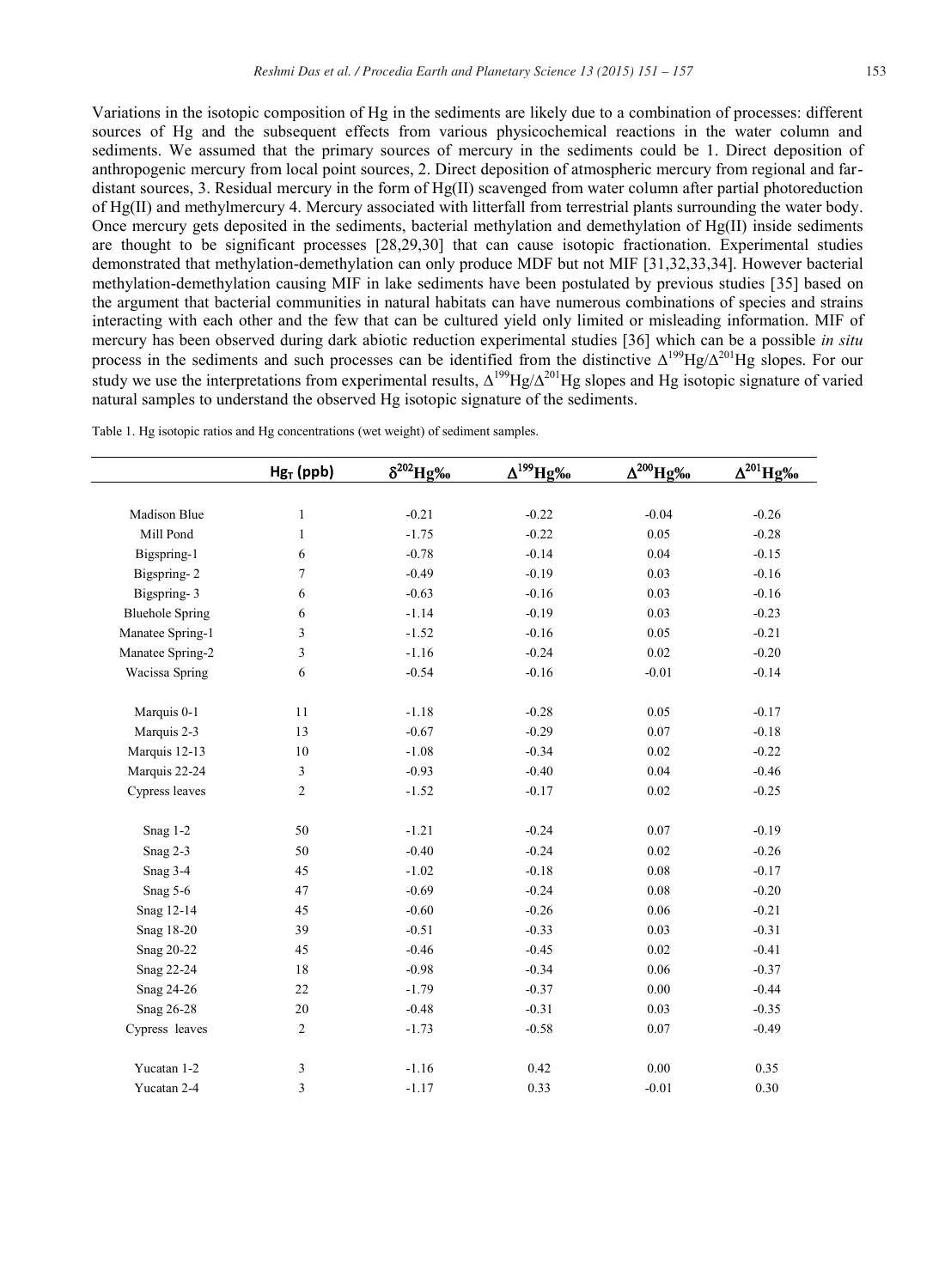| Yucatan 10-12 | $\overline{2}$ | $-2.52$ | 0.51 | 0.04    | 0.46 |
|---------------|----------------|---------|------|---------|------|
| Yucatan 20-22 |                | $-2.91$ | 0.51 | 0.01    | 0.49 |
| Yucatan 32-34 | 3              | $-1.74$ | 0.52 | 0.05    | 0.42 |
|               |                |         |      |         |      |
| Erie 2-3      | 46             | 0.14    | 0.06 | $-0.01$ | 0.10 |
| Erie 6-7      | 48             | 0.14    | 0.07 | 0.00    | 0.08 |
| Erie 8-9      | 46             | 0.34    | 0.15 | 0.00    | 0.10 |
| Erie 9-10     | 46             | 0.50    | 0.11 | 0.03    | 0.11 |
| Erie 15-20    | 58             | 0.50    | 0.09 | 0.05    | 0.10 |
| Erie 25-30    | 12             | $-0.12$ | 0.29 | $-0.06$ | 0.19 |
| Erie 30-35    | 9              | $-0.40$ | 0.20 | 0.05    | 0.16 |
| Erie 35-40    | 6              | $-1.06$ | 0.17 | 0.00    | 0.12 |



Fig. 1. Hg isotope MIF  $(\Delta^{201}Hg\%$  vs.  $\Delta^{199}Hg\%$ , 2SD = 0.1‰) of sediment samples compared with (A) atmospheric Hg species [Hg(0), Hg(II) and Hg(p)] [17], rain[16] and aqueous Hg(II) from photoreduction experiment with a Hg/DOC mass ratio of 34.6 [33]; and (B) natural samples like coal [9], peat [7], ore, and mine waste calcine [42] and hydrothermal systems [14].

Snag Lake near Pensacola in Santa Rosa County, Florida is an open basin off the Big Simpson River. Marsh plants and cypress trees surround the basin. The water depth is shallow  $($  $\sim$  1 meter) with very soft sediments rich in organics. The lake sediments are potentially impacted by anthropogenic mercury from the nearby Gulf Power Company's Crist Plant, a coal-fired power plant. The  $\delta^{202}$ Hg ranges from -0.40 to -1.79 and  $\Delta^{199}$ Hg and  $\Delta^{201}$ Hg values range from -0.18 ‰ and -0.17 ‰ to -0.45‰ to -0.41 ‰ respectively with more negative MIF values in the deeper part of the core. Lake Marquis is an isolated basin off the Blackwater River, in Santa Rosa county of Florida. The water depth in Marquis is approximately 0.6 meters. The sediments are hard, and peaty. Saw grass is abundant in the area. Cypress domes are well developed around the lake. Lake Marquis shows a similar trend to Snag Lake, with mercury concentrations decreasing with depth, although the total Hg concentrations are much lower. The  $\delta^{202}$ Hg ranges from -0.67 to -1.52,  $\Delta^{199}$ Hg range from -0.28 ‰ to -0.40 ‰ and  $\Delta^{201}$ Hg from -0.17 ‰ to -0.46 ‰, once again with the most negative MIF values in the deeper part of the core. Cypress leaves collected from cypress domes in and around the two lakes shows  $\delta^{202}$ Hg values of -1.52 and -1.73 and depleted in the two odd Hg isotopes (Table 1). The bedload sediment samples collected from the sediment-water interface of the Florida Springs are slightly depleted (-0.14 to -0.28 ‰) in  $\Delta^{199}$ Hg and  $\Delta^{201}$ Hg and  $\delta^{202}$ Hg ranging between -0.21 and -1.75, similar to the lake sediments. Replicate samples are collected from different locations (approximately 50 m apart) in Big Spring and Manatee Spring to ensure absence of any local inhomogeneity in the observed MIF. The triplicate analyses are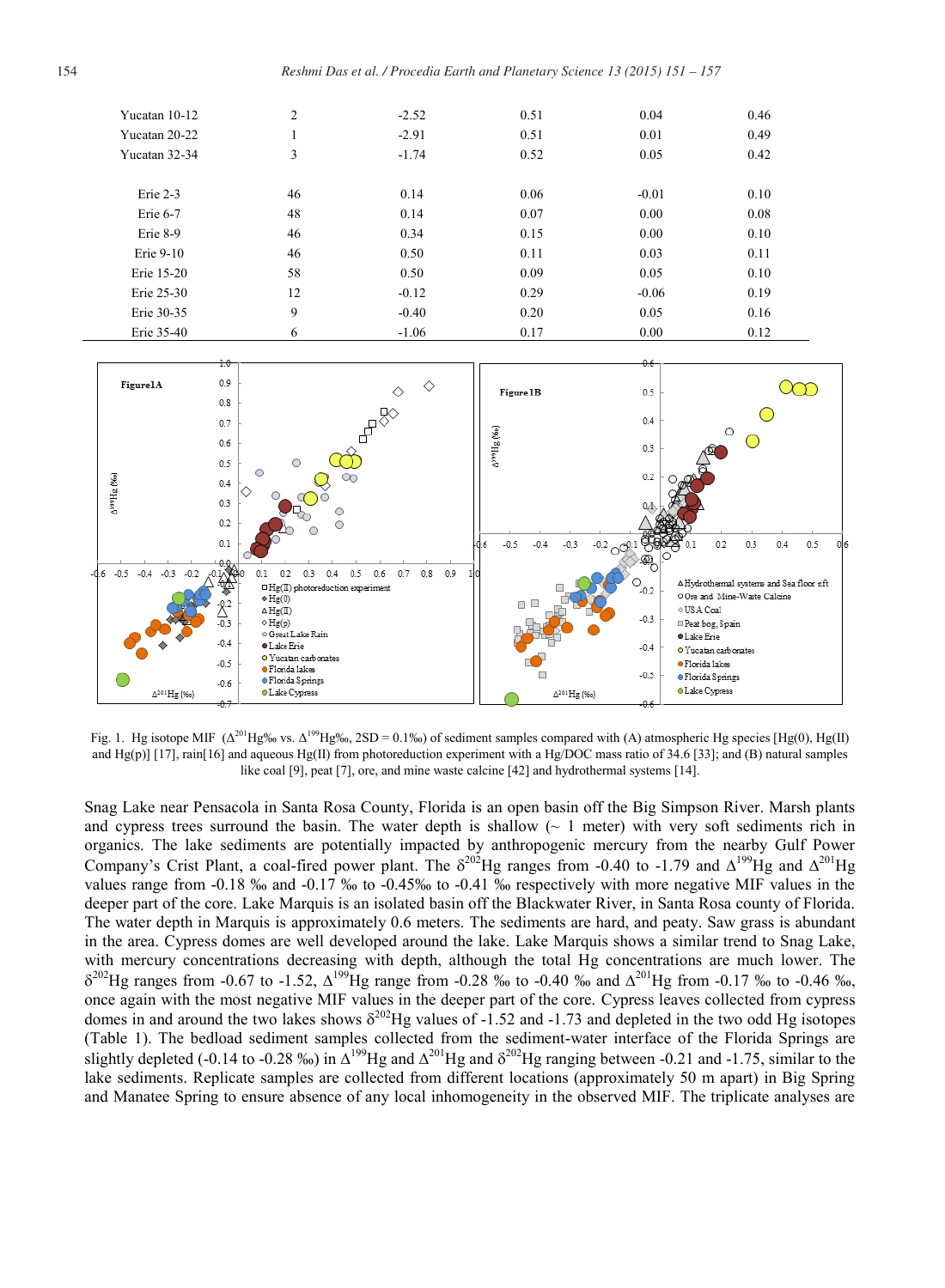within 0.1‰ demonstrating the excellent precision of these measurements.

The EPA's REMSAD model suggests that in Pensacola area only 7.2% of the total Hg deposition comes from the Crist Plant coal combustion whereas 78% comes from the "global background". Hence in the absence of a dominant anthropogenic point source for the lake and spring sediments of Florida, we assume that the observed Hg isotopic signature is a combination of atmospheric deposit of "global background Hg", Hg scavenged from the water column, bacterial methylation-demethylation, dark abiotic in situ reductions and Hg associated with litter fall. Both  $Hg_{(g)}^{II}$  (Reactive Gaseous Mercury/RGM) and  $Hg_{p}$  (Particle Bound Mercury/PBM) are readily washed out of the atmosphere by rainfall and are the forms that contribute to wet deposition. Because it is generally associated with fine particles,  $Hg_p$  has a relatively low apparent dry deposition velocity, on the order of 0.1 cm/sec. RGM is thought to behave like nitric acid vapor, has an apparent dry deposition velocity of 2 cm/sec, and will adsorb especially well to wet surfaces such as surface waters and dew-covered vegetation. Because of the slow oxidation rate of  $Hg^0_{(g)}$ (Gaseous Elemental Mercury/GEM), and the rapid deposition rates for RGM and Hgp, only the emission of these latter two forms is expected to contribute to atmospheric Hg deposition around point sources. Isotopic composition of Hg<sup>0</sup><sub>(g)</sub>, Hg<sup>II</sup><sub>(g)</sub> and Hg<sub>p</sub> measured in the coastal environment of Grand Bay, Mississippi, USA, showed positive MIF for Hg<sub>p</sub> and negative MIF for Hg<sup>0</sup><sub>(g)</sub>, Hg<sup>II</sup><sub>(g)</sub> [17]. The RGM was enriched in the heavy isotopes ( $\delta^{202}$ Hg 0.51 to 1.57) whereas GEM and PBM were depleted in the heavy isotopes ( $\delta^{202}$ Hg -0.12 to -3.88). Rain samples from near the Great Lakes showed positive MIF and negative  $\delta^{202}$ Hg [16] (Figure 1A). Modelled data for Hg isotopes in emissions from coal-fired power plants show modern-day mean  $\delta^{202}$ Hg and  $\Delta^{199}$ Hg values of -1.2  $\pm$  0.5‰ and 0.05  $\pm$ 0.06‰ respectively [10]. Dark abiotic reduction of Hg can produce MIF with a distinctive  $\Delta^{199}Hg/\Delta^{201}Hg$  slope of 1.61.  $\Delta^{199}$ Hg/ $\Delta^{201}$ Hg slope of our Florida lake and spring samples is 0.94 (R<sup>2</sup>=0.67) similar to photochemical reduction reactions  $(A^{199}Hg/\Delta^{201}Hg$  ranges from ~1.0-1.3) at different Hg/DOC ratios [37]. Hence we rule out dark abiotic reduction as a primary ongoing process in the sediments to explain observed isotopic signature. Bacterial methylation-demethylation does not cause any MIF however it leaves the reactor, sediment in this case enriched in the heavy isotopes. Laboratory experiments on photoreduction of Hg(II) and MeHg showed that the water column gets progressively enriched in <sup>199</sup>Hg and <sup>201</sup>Hg, hence sediments scavenging Hg from the water column should have positive MIF [1]. Previous research reported the accumulation of atmospheric Hg on leaves of the Brazilian Pepper (Schinus teribinthifolius) in the Everglades National Park, and estimated that the annual average Hg flux associated with litterfall was approximately 70% of the wet deposition flux [38]. This suggests that litterfall may be a significant vector for deposition of atmospheric Hg to the sediments in water bodies, and may be especially important in Marquis Lake and Snag Lake where the sediments are high in organic matter derived from the vegetation surrounding the lakes. The negative MIF in the lake and spring sediment samples could be due to a more negative source (plants in these cases) mixing with scavenged Hg(II) from water column with positive MIF. The observed MDF can be caused my more complex interactions including in situ processes like bacterial reductions.

The Celestun Lagoon is located on the west coast of the Yucatan Peninsula, Mexico. The lagoon is relatively pristine and undisturbed by pollution originating from the port of Celestun situated on the barrier peninsula [24].The local geology is that of a karst terrain and hence surface run off is nearly absent; rivers are not the primary source of the mercury. The mercury concentrations in the sediments (>98% calcium carbonate) do not show much variability and range from 1 to 3 ppb. The concentrations do not show any obvious correlation with depth. The enrichment in the odd isotopes of Hg also show little variability with depth and ranged from 0.30 to 0.52 ‰.  $\delta^{202}$ Hg ranges from -1.16 to -2.91 ‰. We do not know the exact incorporation site or the actual species of mercury in carbonate rock; it could be mercury carbonate (HgCO3) or any other compounds of  $Hg(II)$  that co-precipitate with the calcium carbonate or are bound to the organic matter. In this case, since the percent of OM in the sediments is low, we make the assumption that the mercury in the carbonate material has been scavenged from the water column. In a plot of  $\Delta^{199}$ Hg vs.  $\Delta^{201}$ Hg, the carbonate samples have a linear relationship with a slope of 1.2. This value is similar to that observed in Hg(II) photoreduction experiment conducted with a Hg(II)/DOC mass ratio of 34.6 (Figure 1A) [37]. Hence we conclude that the Hg MIF signature of the carbonates is representative of the water column composition, consistent with previous Hg isotopic measurements in natural water [39].

Lake Erie sediments were contaminated by mercury released from the Dow Chemical Chlor-Alkali Plant in Sarnia, Ontario (operating since 1949). The plant released very large amounts of mercury to the atmosphere as well as St.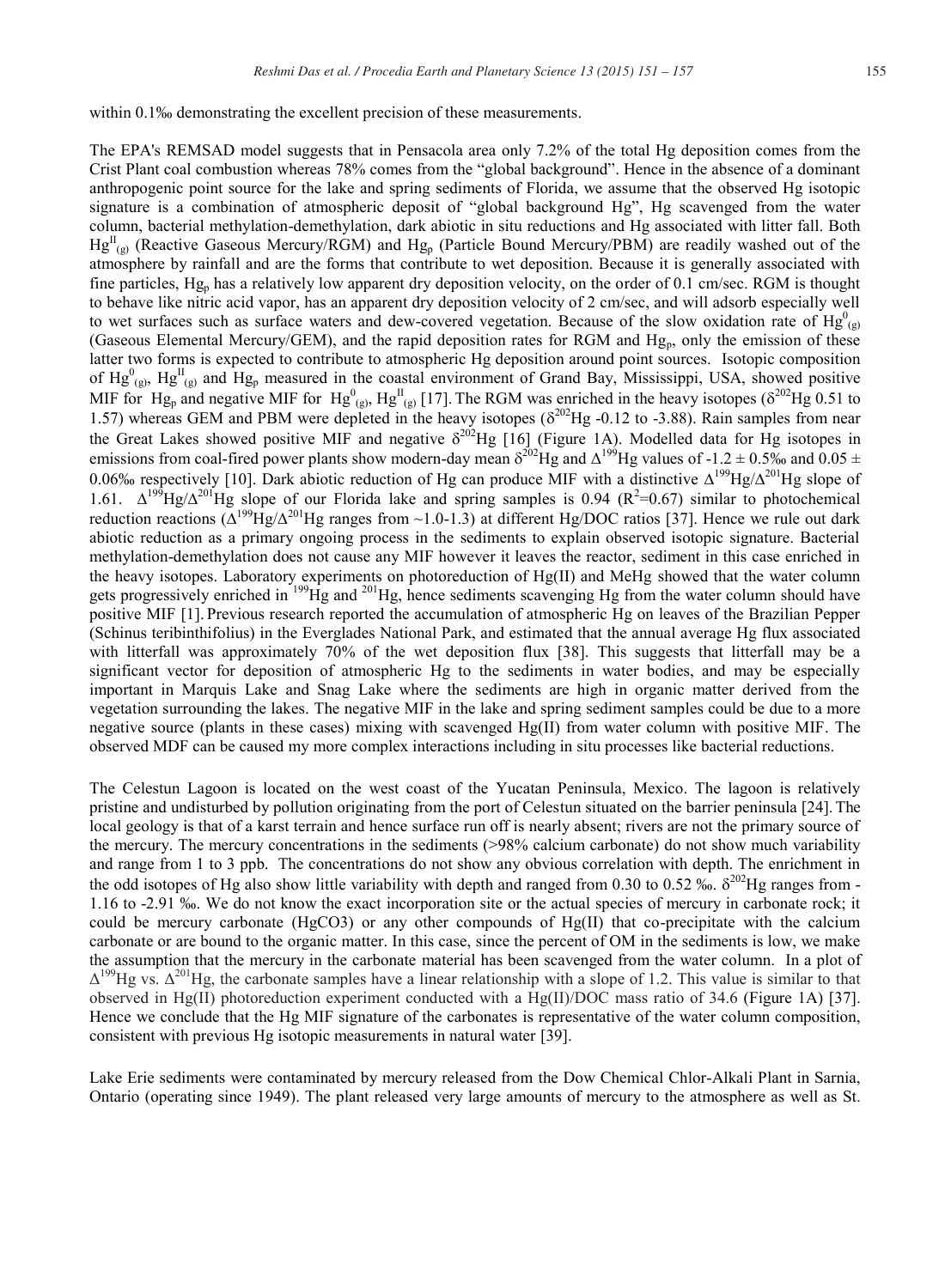Clair River, which flowed downstream to contaminate Lake St. Clair, the Detroit River and Lakes Erie and Ontario. Hg concentrations in the top 3 cm of the sediments measured in 1971 ranged from 8 to 2929 ppb (dry weight) with the highest levels recorded in the Western basin adjacent to the Detroit River [40,41]. In the present study the top 20 cm of Lake Erie sediment shows high Hg concentrations, is characterized by slight enrichment of <sup>202</sup>Hg ( $\delta^{202}$ Hg from 0.14 to 0.5 ‰) and up to 0.15 ‰ enrichment of the odd isotopes. The bottom "unpolluted" horizons are have low Hg concentrations,  $\Delta^{199}$ Hg up to 0.29 ‰ and depleted in the heavy isotopes ( $\delta^{202}$ Hg -0.12 to -1.06‰) similar to other sediments reported in this study. A logical approach of understanding source attribution is to investigate isotope signatures of Hg of the point source(s). However in the absence of mercury samples used in the chlor alkali plant we use Hg ore data from literature to understand the observed isotope ratio of the contaminated sediments. MDF and MIF was observed in Hg bearing minerals [14,42]. While the MDF showed a huge range  $(\delta^{202}Hg$  from 2‰ to -2‰) MIF signatures were more distinctive. Hypogene cinnabar, Hg-bearing ore minerals, and mine waste calcine from Texas showed MIF, with Δ<sup>199</sup>Hg ranging from −0.09 to 0.36‰ [42]. Fluid and sinter samples collected from Ojo Caliente hot spring in the Yellowstone National Park showed a small yet consistent enrichment of the odd isotopes  $(\Delta^{199}Hg=0.13\% + 0.06\% - 2SD)$  possibly inherited from the photoreduction of Hg(II) in the water column [14]. In a plot of  $\Delta^{199}$ Hg vs.  $\Delta^{201}$ Hg, Lake Erie sediments fall in the same field as the fluid and sinter samples from Ojo Caliente and Cinnabar, Hg ore minerals, mine waste calcine and leachates from Terlingua district and McDermitt mine (Figure 1B). We do not know the exact isotopic composition of the anthropogenic discharge to Lake Erie. The ore samples have a MIF range from slightly negative to zero to positive. We infer the Hg isotopic signature at the top polluted part of the sediment resulted from combination of discharge from chlor alkali plant (probably with a MIF signature close to zero), atmospheric fall out  $(\Delta^{199}Hg)$  close to zero) and adsorbtion from water column (positive MIF). The bottom, relatively pristine part of the sediment possibly sourced Hg from background atmospheric deposition and adsorption from water column.

Hg isotope signatures are potentially useful tools for tracing environmental Hg sources of contamination. But major limitation lies in the fact that 1. the original isotopic signatures are altered by natural processes 2. mixing of variable quantities of Hg from different sources may obscure individual signatures. In this study we qualitatively evaluate the potential sources of Hg of a variety of sediments by using MIF signatures. Overall, we surmise that sediments will reflect the Hg isotopic composition of the primary source, whether that be from local anthropogenic pollution, local vegetation, or uptake from the water column.

#### **Acknowledgements**

We thank Prof. Adina Paytan for providing carbonate samples from Yucatan Peninsula and Lake Erie sediments. This research was partially funded by U.S. EPA STAR Grant R-83060301to A.L. Odom and W.M. Landing.

#### **References**

[1] Bergquist BA, Blum JD. Mass-dependent and - independent fractionation of Hg isotopes by photoreduction in aquatic systems. *Science* 2007;**318**:417–20.

[2] Jackson TA, Whittle DM, Evans MS, Muir DCG. Evidence for mass-independent and mass-dependent fractionation of the stable isotopes of mercury by natural processes in aquatic ecosystems. *Appl Geochem* 2008;**23**:547-71.

[3] Das R, Salters VJM, Odom L. A case for in vivo mass-independent fractionation of mercury isotopes in fish. *Geochem Geophys Geosyst*  2009;**10**:Q11012.

[4] Perrot V, Epov V, Pastukhov M, Grebenshchikova V, Zouiten C, Sonke JE, Husted S, Donard O, Amouroux D. Tracing sources and bioaccumulation of mercury in fish of Lake Baikal–Angara river using Hg isotopic composition. *Environ Sci Technol* 2010;**44**:8030–37. [5] Gehrke GE, Blum JD, Marvin-DiPasquale M. Sources of mercury to San Francisco Bay surface sediment as revealed by mercury stable isotopes. *Geochim Cosmochim Acta* 2011;**75**:691–705.

[6] Laffont L, Sonke JE, Maurice L, Hintelmann H, Sanchez-Baccarez Y, Perez T, Behra P. Anomalous mercury isotopic compositions of fish and human hair in the Bolivian Amazon. *Environ Sci Technol* 2009;**43**:8985–90.

[7] Ghosh S, Xu Y, Humayun M, Odom L. Mass-independent fractionation of mercury isotopes in the environment. *Geochem Geophys Geosyst* 2008;**9**:Q03004.

[8] Carignan J, Estrade N, Sonke JE, Donard OFX. Odd isotope deficits in atmospheric mercury measured in lichens. *Environ Sci Technol* 2009;**43**:5660–64.

[9] Biswas A, Blum JD, Bergquist BA, Keeler GJ, Xie Z. Natural mercury isotope variation in coal deposits and organic soils. *Environ Sci Technol* 2008;42:8303−9.